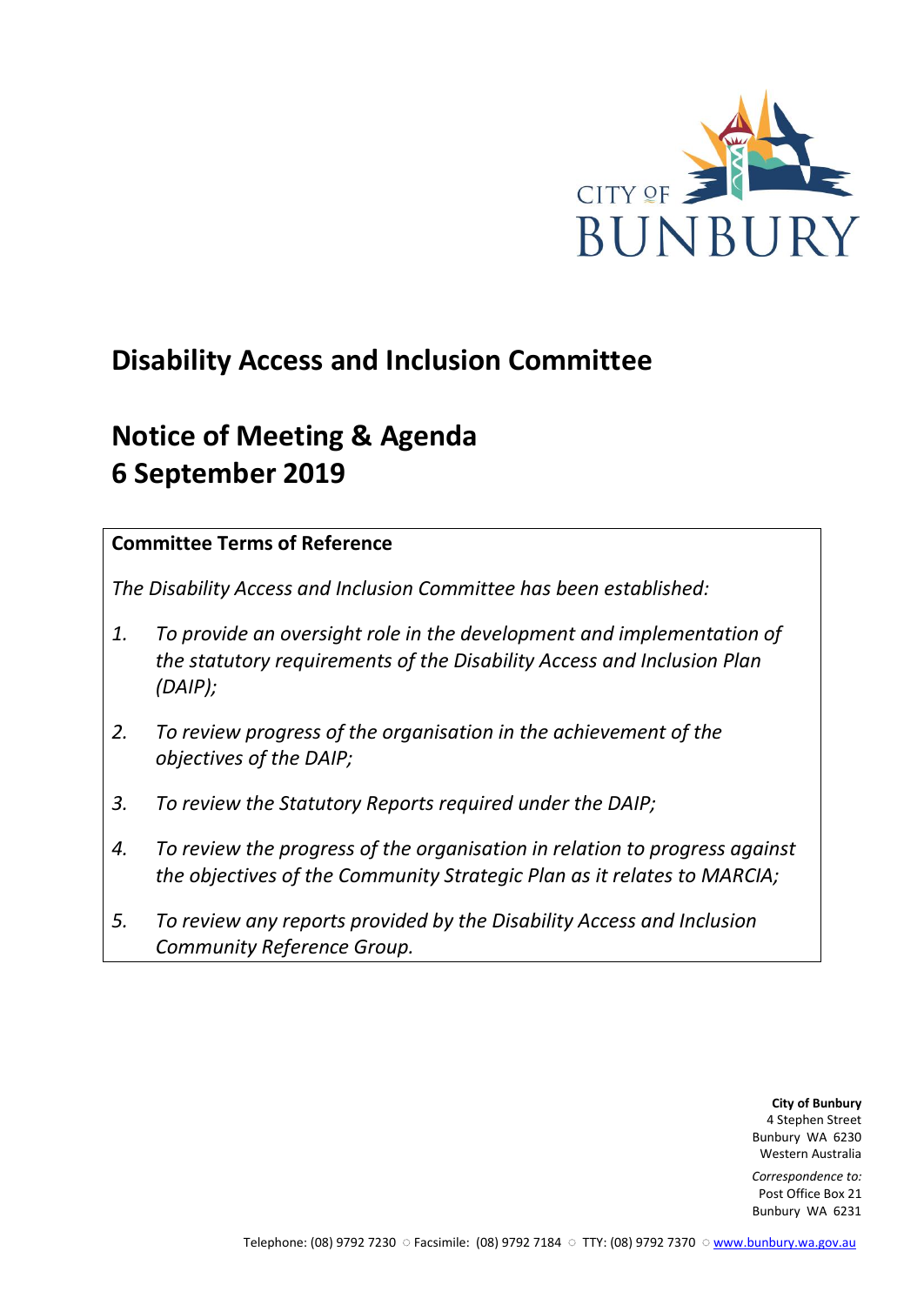#### **Table of Contents**

#### Subject

#### Page No

| 1. |                                                                     |  |  |  |  |  |
|----|---------------------------------------------------------------------|--|--|--|--|--|
| 2. |                                                                     |  |  |  |  |  |
| 3. |                                                                     |  |  |  |  |  |
| 4. |                                                                     |  |  |  |  |  |
|    | 4.1                                                                 |  |  |  |  |  |
|    | 4.2                                                                 |  |  |  |  |  |
| 5. |                                                                     |  |  |  |  |  |
| 6. |                                                                     |  |  |  |  |  |
| 7. |                                                                     |  |  |  |  |  |
| 8. |                                                                     |  |  |  |  |  |
|    | 8.1                                                                 |  |  |  |  |  |
|    | 8.2                                                                 |  |  |  |  |  |
|    | 8.3                                                                 |  |  |  |  |  |
| 9. |                                                                     |  |  |  |  |  |
|    |                                                                     |  |  |  |  |  |
|    | 10.1 Error! Bookmark not defined.                                   |  |  |  |  |  |
|    |                                                                     |  |  |  |  |  |
|    |                                                                     |  |  |  |  |  |
|    | 12.1 Response to Previous Questions from Members taken on Notice 17 |  |  |  |  |  |
|    |                                                                     |  |  |  |  |  |
|    |                                                                     |  |  |  |  |  |
|    |                                                                     |  |  |  |  |  |
|    |                                                                     |  |  |  |  |  |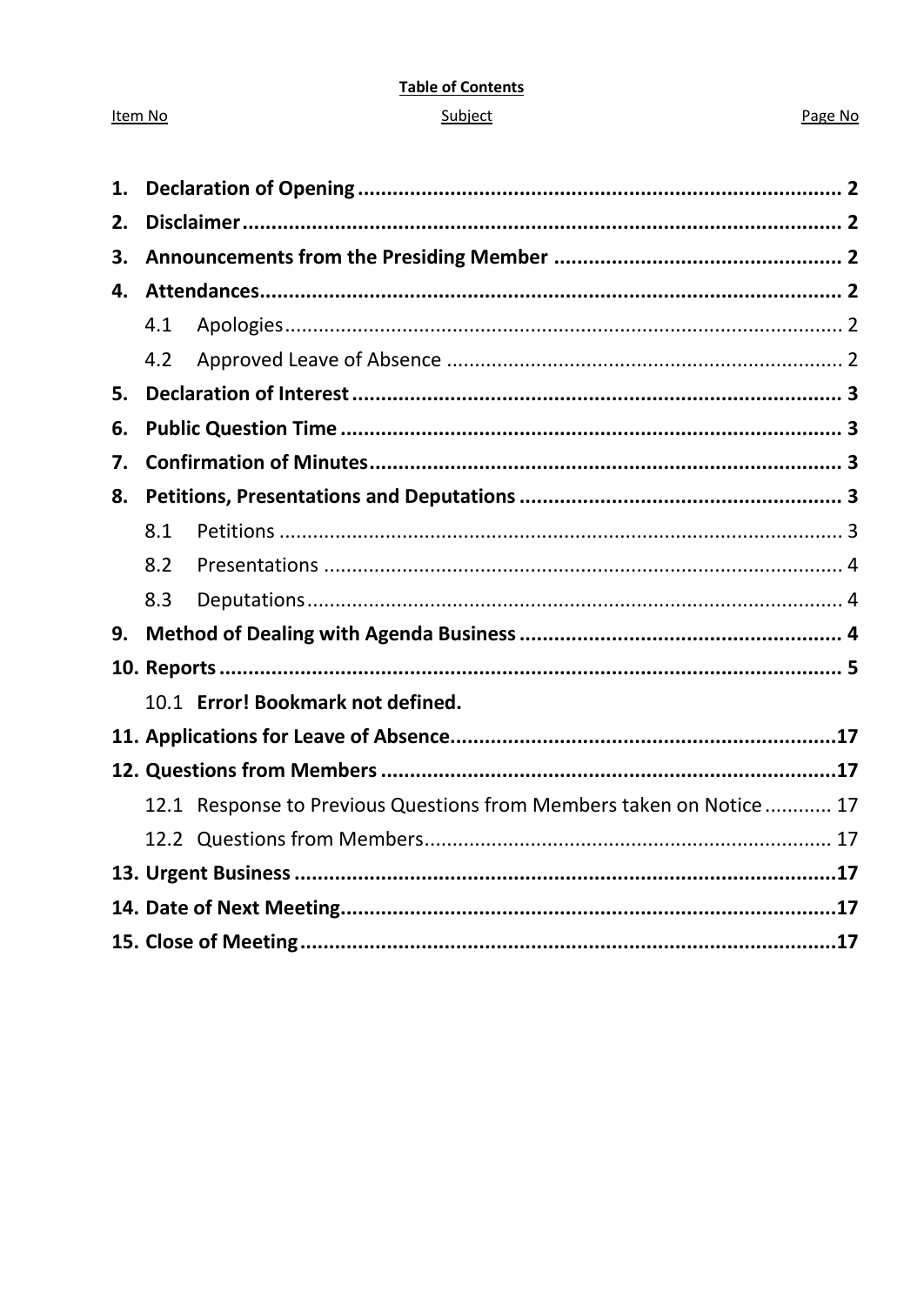

# **Disability Access and Inclusion Committee Notice of Meeting**

Dear Committee Members

The next Ordinary Meeting of the Disability Access and Inclusion Committee will be held in the *Ocean Room,* 2-4 Stephen Street, Bunbury, on 6 September 2019 at 11:00am.

Signed: **Gary Barbour Director Sustainable Communities**

# **Agenda 6 September 2019**

Members of the public to note that recommendations made by this committee are not final and will be subject to adoption (or otherwise) at a future meeting of the Bunbury City Council.

## *Committee Members:*

| <b>Member Name</b>       | <b>Representing</b>                                     |  |  |
|--------------------------|---------------------------------------------------------|--|--|
| Cr Brendan Kelly         | <b>Councillor Representative</b>                        |  |  |
| <b>Cr Michelle Steck</b> | <b>Councillor Representative</b>                        |  |  |
| Cr Karen Steele          | <b>Councillor Representative</b>                        |  |  |
| Paul D'Vorak             | <b>Community Representative</b>                         |  |  |
| Kathryn Hewitt           | <b>Community Representative</b>                         |  |  |
| Jethro Hepton            | <b>Community Representative</b>                         |  |  |
| Mal Osborne              | <b>Chief Executive Officer</b>                          |  |  |
| <b>Gavin Harris</b>      | Director Infrastructure                                 |  |  |
| <b>Gary Barbour</b>      | <b>Director Sustainable Communities</b>                 |  |  |
| James Shepherd           | Acting Director Strategy and Organisational Performance |  |  |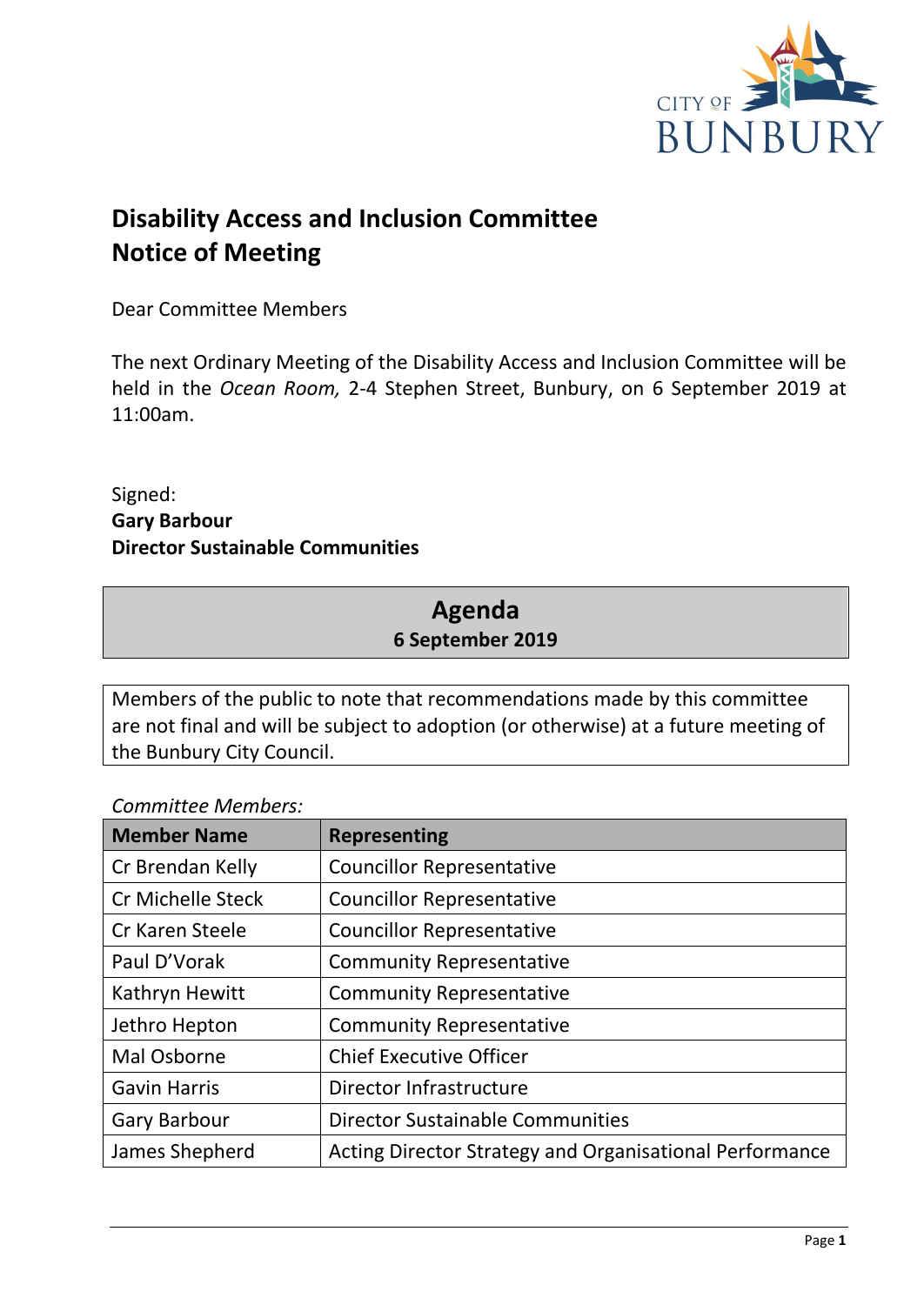#### *Support Staff:*

| <b>Name</b>   | <b>Title</b>                                                   |
|---------------|----------------------------------------------------------------|
| Ryan Campbell | <b>Community Partnerships Officer (Disability and Seniors)</b> |
| Ms Liz Allan  | <b>Executive Research and Project Officer</b>                  |

\_\_\_\_\_\_\_\_\_\_\_\_\_\_\_\_\_\_\_\_\_\_\_\_\_\_\_\_\_\_\_\_\_\_\_\_\_\_\_\_\_\_\_\_\_\_\_\_\_\_\_\_\_\_\_\_\_\_\_\_\_\_\_\_\_\_\_\_\_\_\_\_\_\_\_\_\_\_\_\_\_\_\_\_\_\_\_\_\_\_\_\_\_\_\_

# <span id="page-3-0"></span>**1. Declaration of Opening**

# <span id="page-3-1"></span>**2. Disclaimer**

Not applicable to this committee.

# <span id="page-3-2"></span>**3. Announcements from the Presiding Member**

## <span id="page-3-3"></span>**4. Attendances**

## <span id="page-3-4"></span>**4.1 Apologies**

<span id="page-3-5"></span>**4.2 Approved Leave of Absence**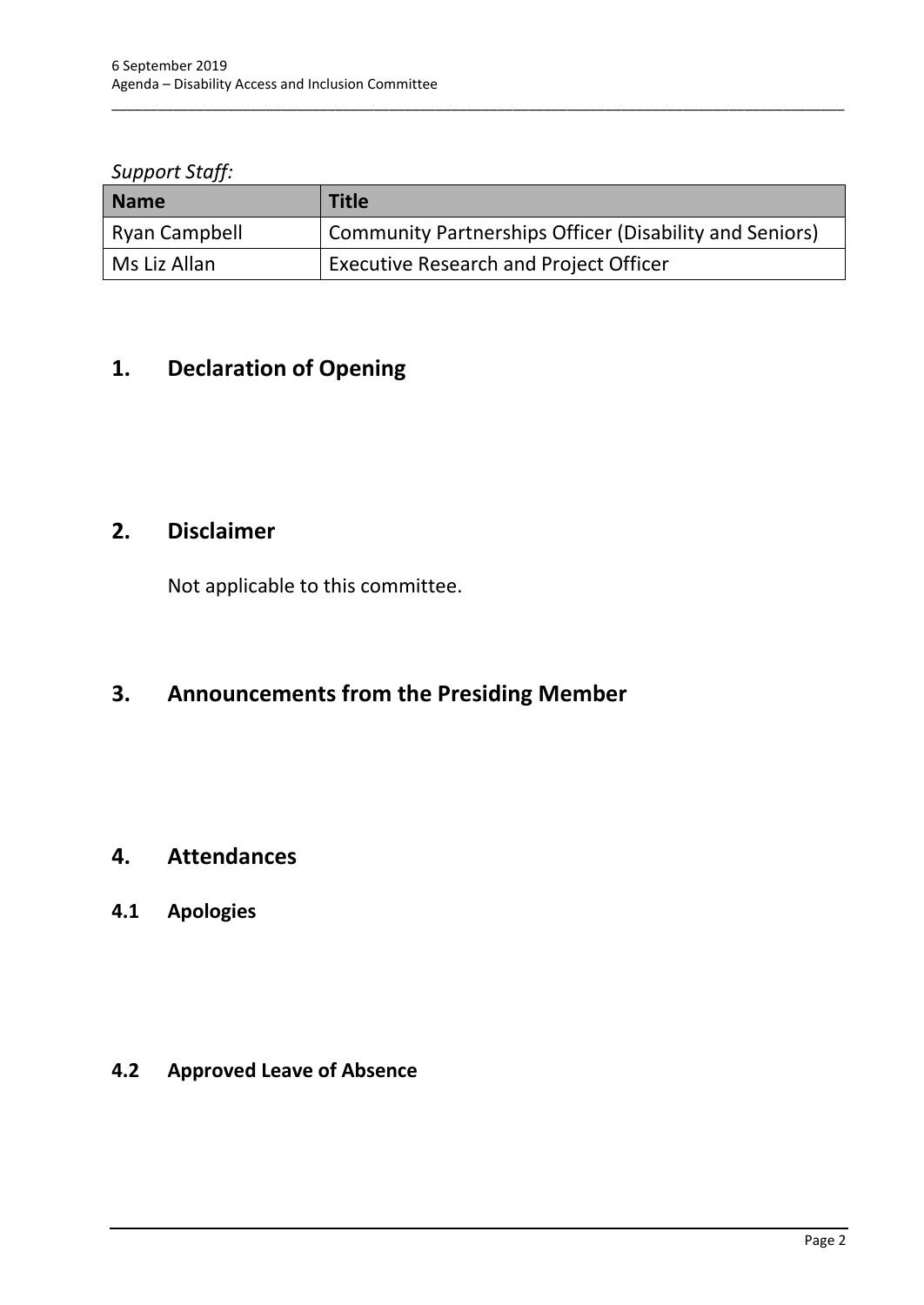# <span id="page-4-0"></span>**5. Declaration of Interest**

IMPORTANT: Committee members to complete a "Disclosure of Interest" form for each item on the agenda in which they wish to disclose a financial/proximity/impartiality interest. They should give the form to the Presiding Member before the meeting commences. After the meeting, the form is to be forwarded to the Administration Services Section for inclusion in the Corporate Financial Disclosures Register.

\_\_\_\_\_\_\_\_\_\_\_\_\_\_\_\_\_\_\_\_\_\_\_\_\_\_\_\_\_\_\_\_\_\_\_\_\_\_\_\_\_\_\_\_\_\_\_\_\_\_\_\_\_\_\_\_\_\_\_\_\_\_\_\_\_\_\_\_\_\_\_\_\_\_\_\_\_\_\_\_\_\_\_\_\_\_\_\_\_\_\_\_\_\_\_

# <span id="page-4-1"></span>**6. Public Question Time**

# <span id="page-4-2"></span>**7. Confirmation of Minutes**

The Minutes of the meeting of the Disability Access and Inclusion Committee Meeting held 7 June 2019 had been circulated.

## **Recommendation**

That the Minutes of the Disability Access and Inclusion Committee Meeting held 7 June 2019 be confirmed as a true and correct record.

# <span id="page-4-3"></span>**8. Petitions, Presentations and Deputations**

<span id="page-4-4"></span>**8.1 Petitions**

Nil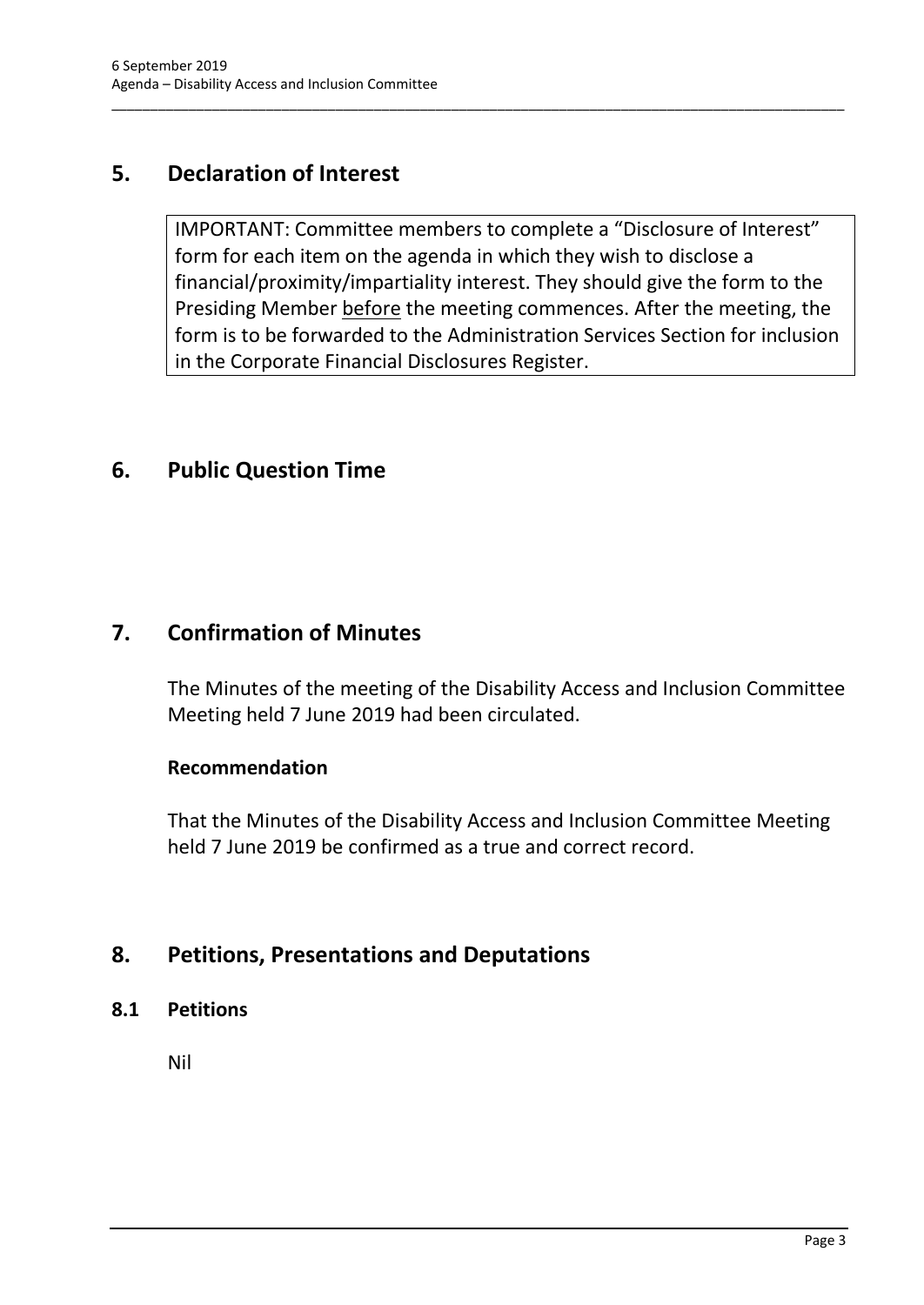#### <span id="page-5-0"></span>**8.2 Presentations**

#### <span id="page-5-1"></span>**8.3 Deputations**

# <span id="page-5-2"></span>**9. Method of Dealing with Agenda Business**

Items are dealt with in the order that they appear.

\_\_\_\_\_\_\_\_\_\_\_\_\_\_\_\_\_\_\_\_\_\_\_\_\_\_\_\_\_\_\_\_\_\_\_\_\_\_\_\_\_\_\_\_\_\_\_\_\_\_\_\_\_\_\_\_\_\_\_\_\_\_\_\_\_\_\_\_\_\_\_\_\_\_\_\_\_\_\_\_\_\_\_\_\_\_\_\_\_\_\_\_\_\_\_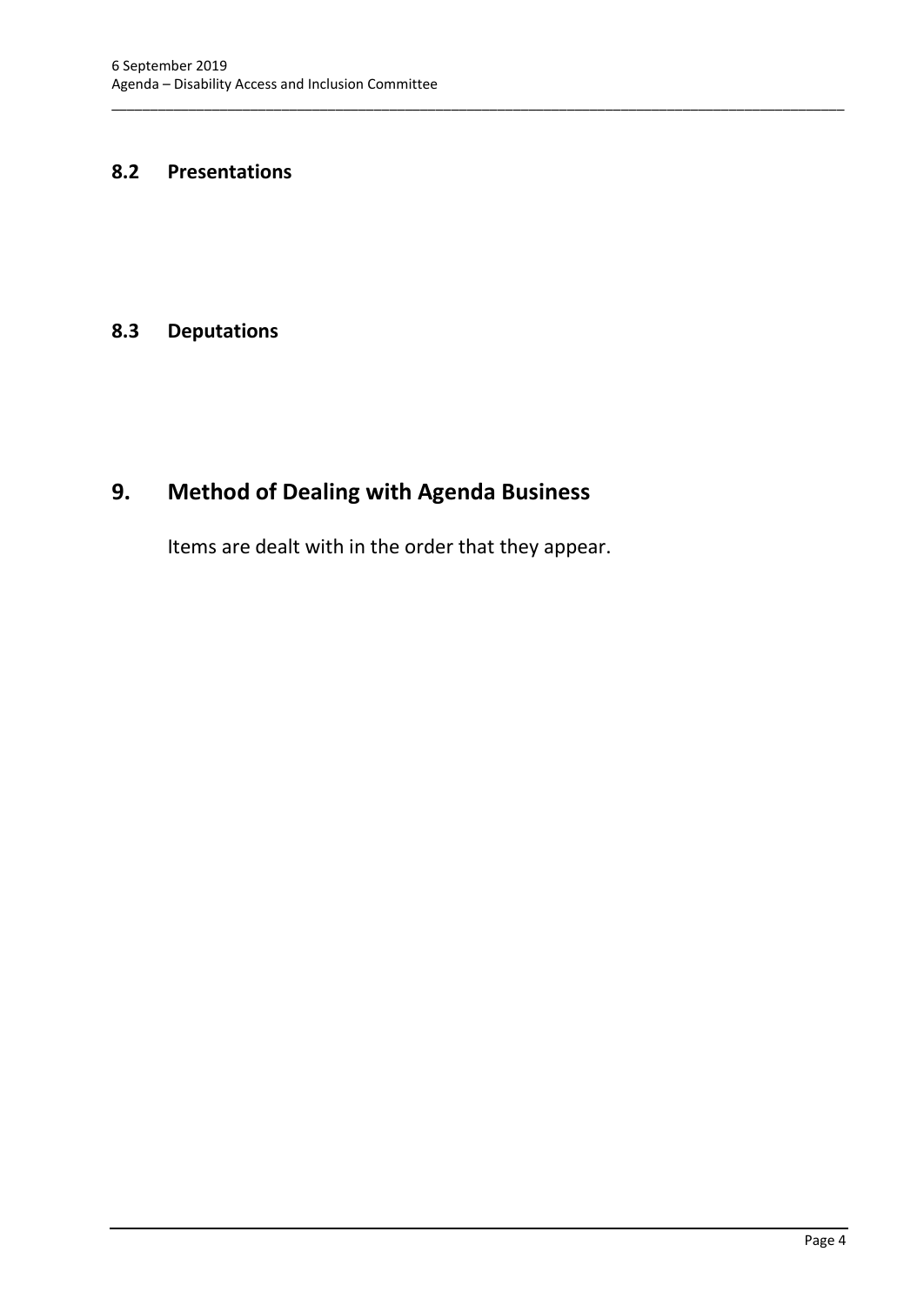# <span id="page-6-0"></span>**10. Reports**

#### **10.1 Updated Access Audit Priority List**

| <b>Applicant/Proponent:</b> | Internal                                       |  |  |  |
|-----------------------------|------------------------------------------------|--|--|--|
| <b>Responsible Officer:</b> | Ryan Campbell, Community Partnerships Officer  |  |  |  |
| <b>Responsible</b>          | Isabell Evans, Manager People and Place        |  |  |  |
| <b>Manager:</b>             |                                                |  |  |  |
| <b>Executive:</b>           | Gary Barbour, Director Sustainable Communities |  |  |  |
| <b>Authority/Discretion</b> | Advocacy<br>Review                             |  |  |  |
|                             | Executive/Strategic<br>Quasi-Judicial          |  |  |  |
|                             | Information<br>Legislative<br>$\boxtimes$      |  |  |  |
|                             | Purposes                                       |  |  |  |
| <b>Attachments:</b>         | <b>Appendix 1: Access Audit Priorities</b>     |  |  |  |

\_\_\_\_\_\_\_\_\_\_\_\_\_\_\_\_\_\_\_\_\_\_\_\_\_\_\_\_\_\_\_\_\_\_\_\_\_\_\_\_\_\_\_\_\_\_\_\_\_\_\_\_\_\_\_\_\_\_\_\_\_\_\_\_\_\_\_\_\_\_\_\_\_\_\_\_\_\_\_\_\_\_\_\_\_\_\_\_\_\_\_\_\_\_\_

#### **Summary**

An updated access audit priority list has been developed (**attached** at Appendix 1) showing projected funding sources in order to better inform which projects will need MARCIA funding and which projects can be covered through operational or capital expenditure. The access audit matrix was reviewed by the DAIRG on 7 June 2019 and it was agreed that the matrix will stay the same for initial assessment to narrow down the projects after which the DAIRG will look at the identified projects more closely before allocating MARCIA funds.

#### **Executive Recommendation**

That the Disability Access and Inclusion Committee note the information provided in this report.

*Voting Requirement: Simple Majority*

#### **Strategic Relevance**

| Theme 1: | Our community and culture |  |  |                                                     |  |  |
|----------|---------------------------|--|--|-----------------------------------------------------|--|--|
| Goal:    |                           |  |  | A safe, healthy and cohesive community, with a rich |  |  |
|          |                           |  |  | cultural life, and supportive social environment    |  |  |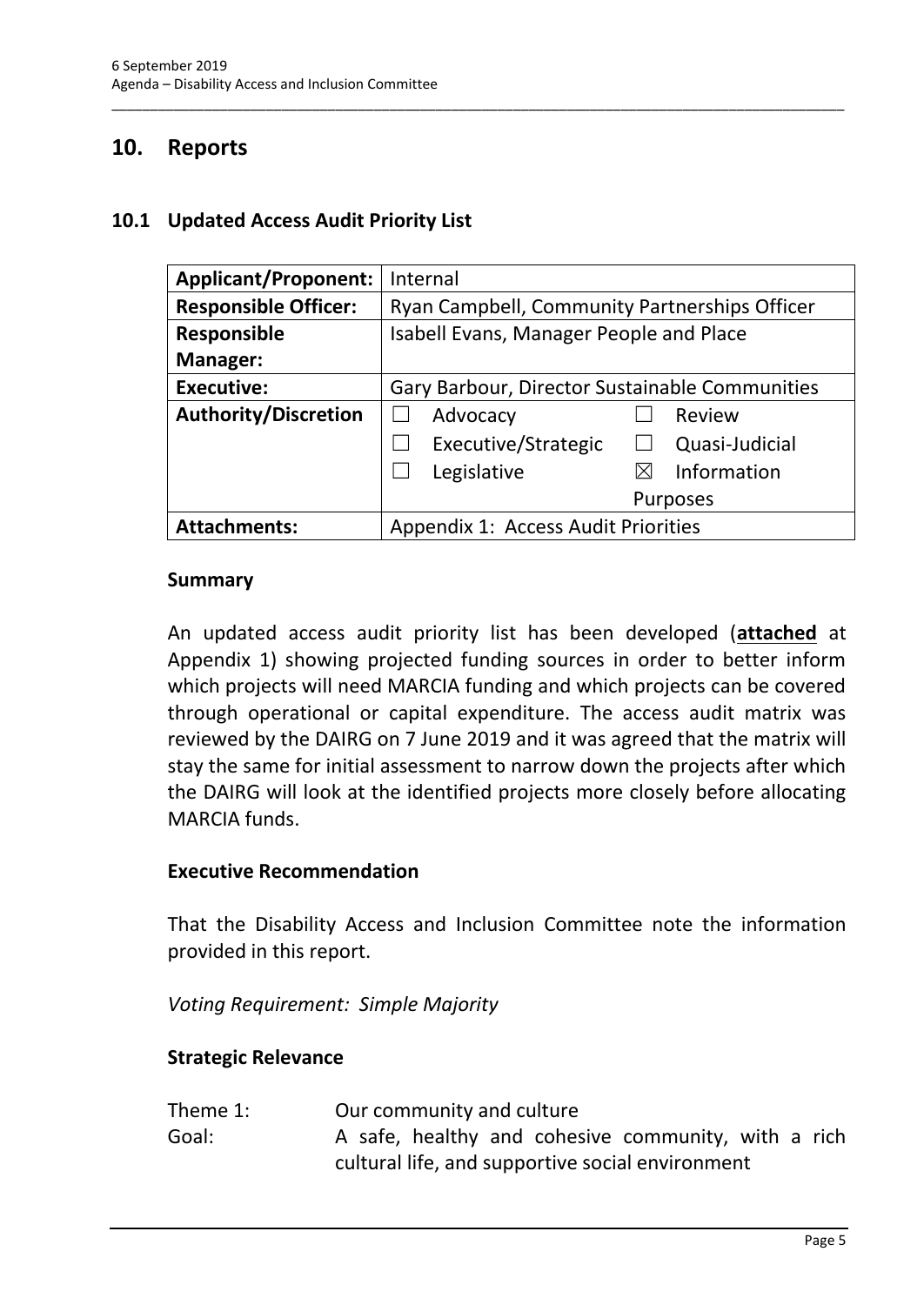# Objective 1.5: Establish Bunbury as the Most Accessible Regional City in Australia by 2020

\_\_\_\_\_\_\_\_\_\_\_\_\_\_\_\_\_\_\_\_\_\_\_\_\_\_\_\_\_\_\_\_\_\_\_\_\_\_\_\_\_\_\_\_\_\_\_\_\_\_\_\_\_\_\_\_\_\_\_\_\_\_\_\_\_\_\_\_\_\_\_\_\_\_\_\_\_\_\_\_\_\_\_\_\_\_\_\_\_\_\_\_\_\_\_

## **Regional Impact Statement**

The access audits provide guidance to the City in improving its key facilities and open spaces to ensure Bunbury is a welcoming and accessible and inclusive destination for visitors in the South West region.

## **Background**

At the DAIC meeting held 7 June 2019 it was agreed that there needed to be a review of the access audit matrix and the way that projects are prioritised for MARCIA funding. At the DAIRG meeting held 21 June 2019 the current access audit matrix was reviewed and it was decided that the matrix will remain unchanged for the initial prioritisation and then once the list has been narrowed down the DAIRG will look more closely at the projects before allocating MARCIA funds. As part of the initial prioritisation, recommended projects from the access audits will be looked at by the Manager Facilities and the Manager Engineering & Civil Operations to see whether priorities can be funded under operational expenditure, capital expenditure or MARCIA funding. This has occurred with the current access audit list which has resulted in the attached updated list.

## **Council Policy Compliance**

The City's DAIP commitments are outlined in the Access and inclusion Council Policy.

## **Legislative Compliance**

*Disability Services Act 1993 (amended 2004) Local Government Act 1995*

## **Officer Comments**

The updated list with funding sources will streamline the process in prioritising projects for MARCIA funding and will guide staff in working through the remaining list of priorities that come out of access audits.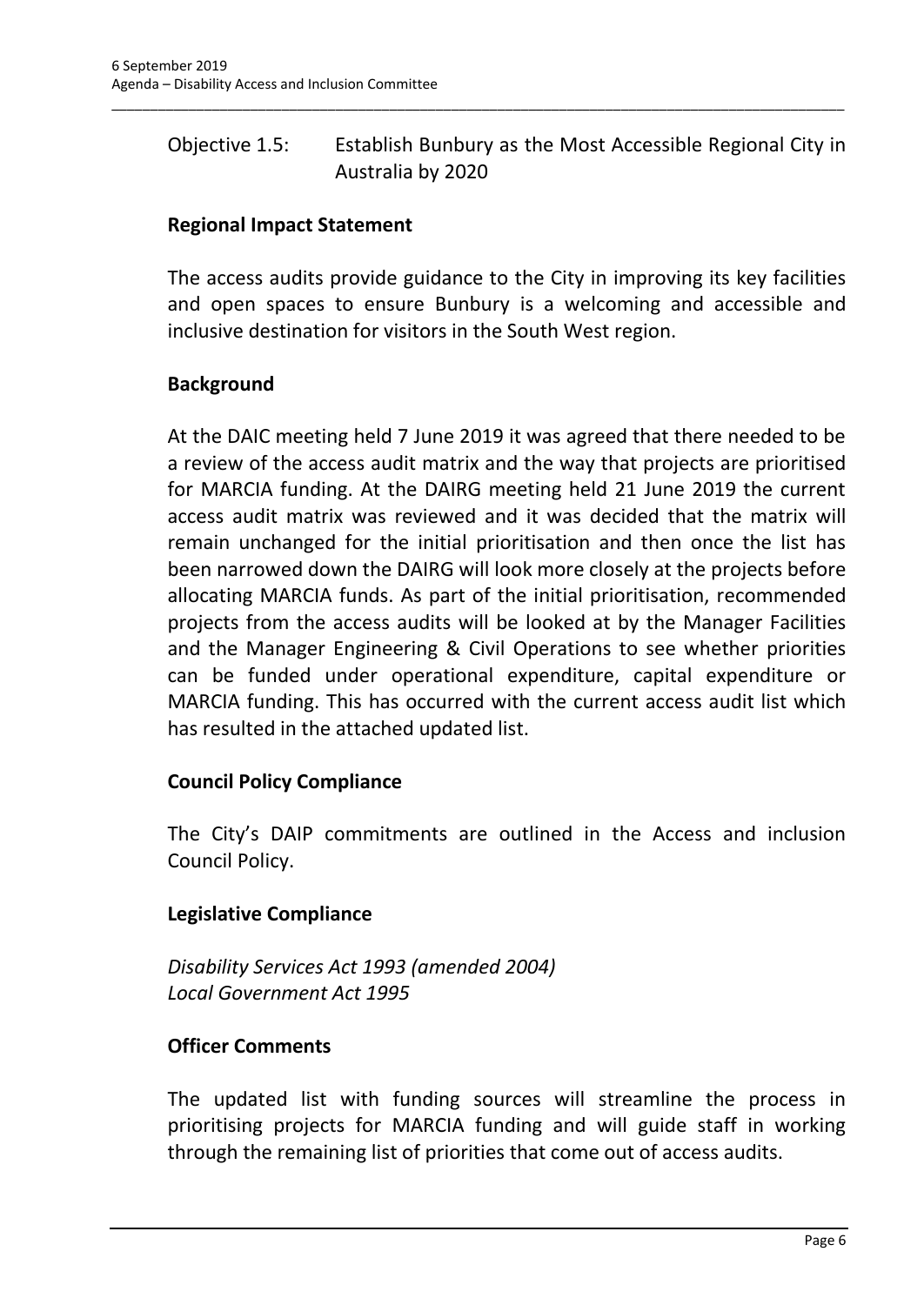# **Analysis of Financial and Budget Implications**

Top priorities identified will be funded through existing capital and operating budgets or through the annual MARCIA funding allocation.

\_\_\_\_\_\_\_\_\_\_\_\_\_\_\_\_\_\_\_\_\_\_\_\_\_\_\_\_\_\_\_\_\_\_\_\_\_\_\_\_\_\_\_\_\_\_\_\_\_\_\_\_\_\_\_\_\_\_\_\_\_\_\_\_\_\_\_\_\_\_\_\_\_\_\_\_\_\_\_\_\_\_\_\_\_\_\_\_\_\_\_\_\_\_\_

## **Community Consultation**

Nil.

**Councillor/Officer Consultation**

Nil

## **Applicant Consultation**

Nil

## **Timeline: Council Decision Implementation**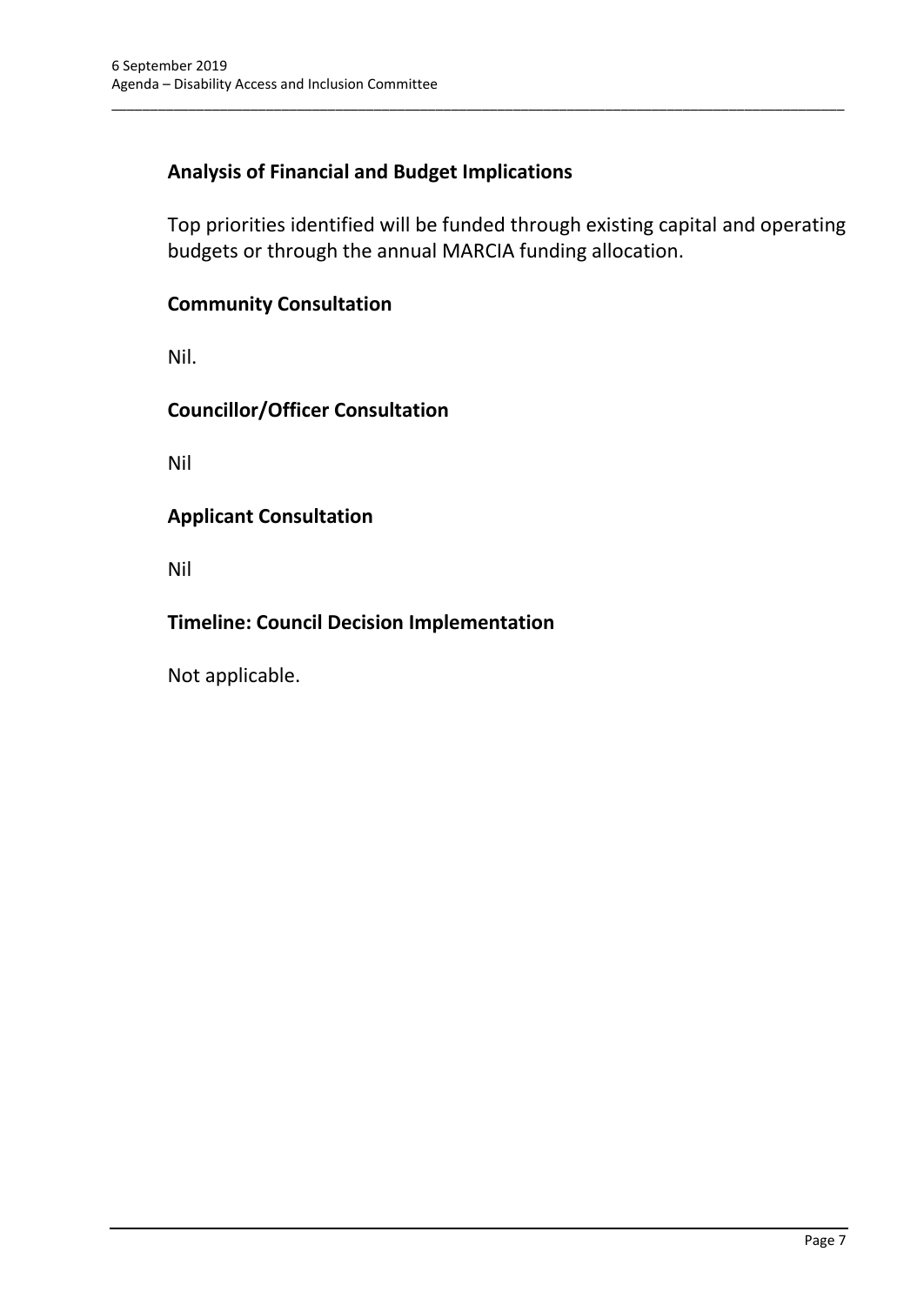## **10.2 Outcome of Most Accessible Community in WA (MACWA) Awards 2019**

\_\_\_\_\_\_\_\_\_\_\_\_\_\_\_\_\_\_\_\_\_\_\_\_\_\_\_\_\_\_\_\_\_\_\_\_\_\_\_\_\_\_\_\_\_\_\_\_\_\_\_\_\_\_\_\_\_\_\_\_\_\_\_\_\_\_\_\_\_\_\_\_\_\_\_\_\_\_\_\_\_\_\_\_\_\_\_\_\_\_\_\_\_\_\_

| <b>Applicant/Proponent:</b> | Internal                                       |  |  |  |
|-----------------------------|------------------------------------------------|--|--|--|
| <b>Responsible Officer:</b> | Ryan Campbell, Community Partnerships Officer  |  |  |  |
| <b>Responsible</b>          | Isabell Evans, Manager People and Place        |  |  |  |
| <b>Manager:</b>             |                                                |  |  |  |
| <b>Executive:</b>           | Gary Barbour, Director Sustainable Communities |  |  |  |
| <b>Authority/Discretion</b> | Advocacy<br>Review                             |  |  |  |
|                             | Executive/Strategic<br>Quasi-Judicial          |  |  |  |
|                             | Information<br>Legislative<br>$\boxtimes$      |  |  |  |
|                             | <b>Purposes</b>                                |  |  |  |
| <b>Attachments:</b>         | Nil                                            |  |  |  |

#### **Summary**

The City of Bunbury was unsuccessful in its nomination for the Most Accessible Community in WA (MACWA) with the City of Greater Geraldton taking out the Regional City category. Twelve nominations were received in total which is an increase from last year. The City of Cockburn won the Metro category for the second year running while the Shire of Margaret River-Augusta won the Regional/Rural Shire category.

#### **Executive Recommendation**

That the Disability Access and Inclusion Committee note the information provided in this report.

*Voting Requirement: Simple Majority*

## **Strategic Relevance**

| Theme 1:       | Our community and culture                                                                               |
|----------------|---------------------------------------------------------------------------------------------------------|
| Goal:          | A safe, healthy and cohesive community, with a rich<br>cultural life, and supportive social environment |
| Objective 1.5: | Establish Bunbury as the Most Accessible Regional City in<br>Australia by 2020                          |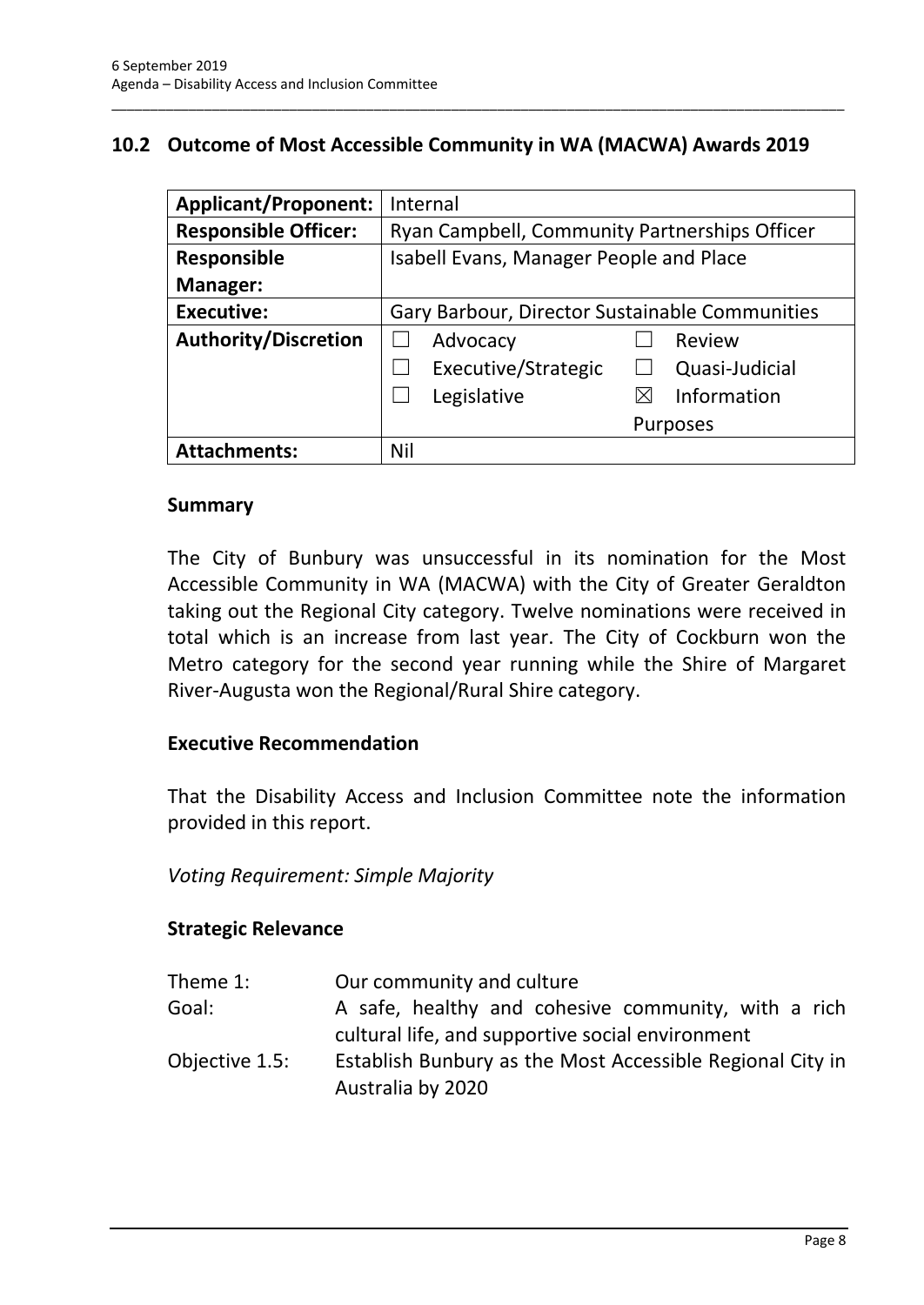## **Regional Impact Statement**

The MACWA awards offer an opportunity to be recognised across the State as achieving excellence in access and inclusion. If recognised this will promote Bunbury as a desirable place to live and visit especially for those families and individuals with access requirements.

\_\_\_\_\_\_\_\_\_\_\_\_\_\_\_\_\_\_\_\_\_\_\_\_\_\_\_\_\_\_\_\_\_\_\_\_\_\_\_\_\_\_\_\_\_\_\_\_\_\_\_\_\_\_\_\_\_\_\_\_\_\_\_\_\_\_\_\_\_\_\_\_\_\_\_\_\_\_\_\_\_\_\_\_\_\_\_\_\_\_\_\_\_\_\_

## **Background**

Last year was the initial roll out of the MACWA awards with 11 nominations across the three different categories being received from Local Governments across the State. The awards which were initiated by the City of Bunbury in 2016, were a great achievement for the (then) Community Access Committee who championed the idea in 2014.

The Awards Ceremony was held at the WALGA AGM at the Crown in Perth and presented by Paul Rosair on behalf the Regional Capitals Alliance WA. The City of Bunbury unfortunately was unsuccessful with City of Geraldton taking out the Regional City title.

## **Council Policy Compliance**

The City's DAIP commitments are outlined in the Access and inclusion Council Policy.

#### **Legislative Compliance**

*Disability Services Act 1993 (amended 2004) Local Government Act 1995*

## **Officer Comments**

The development of the MACWA awards in conjunction with the Regional Capitals Alliance WA has been a great achievement in itself by the City of Bunbury and Disability Access and Inclusion Committee. The City has come a long way with access and inclusion and has some significant initiatives worthy of celebration and recognition.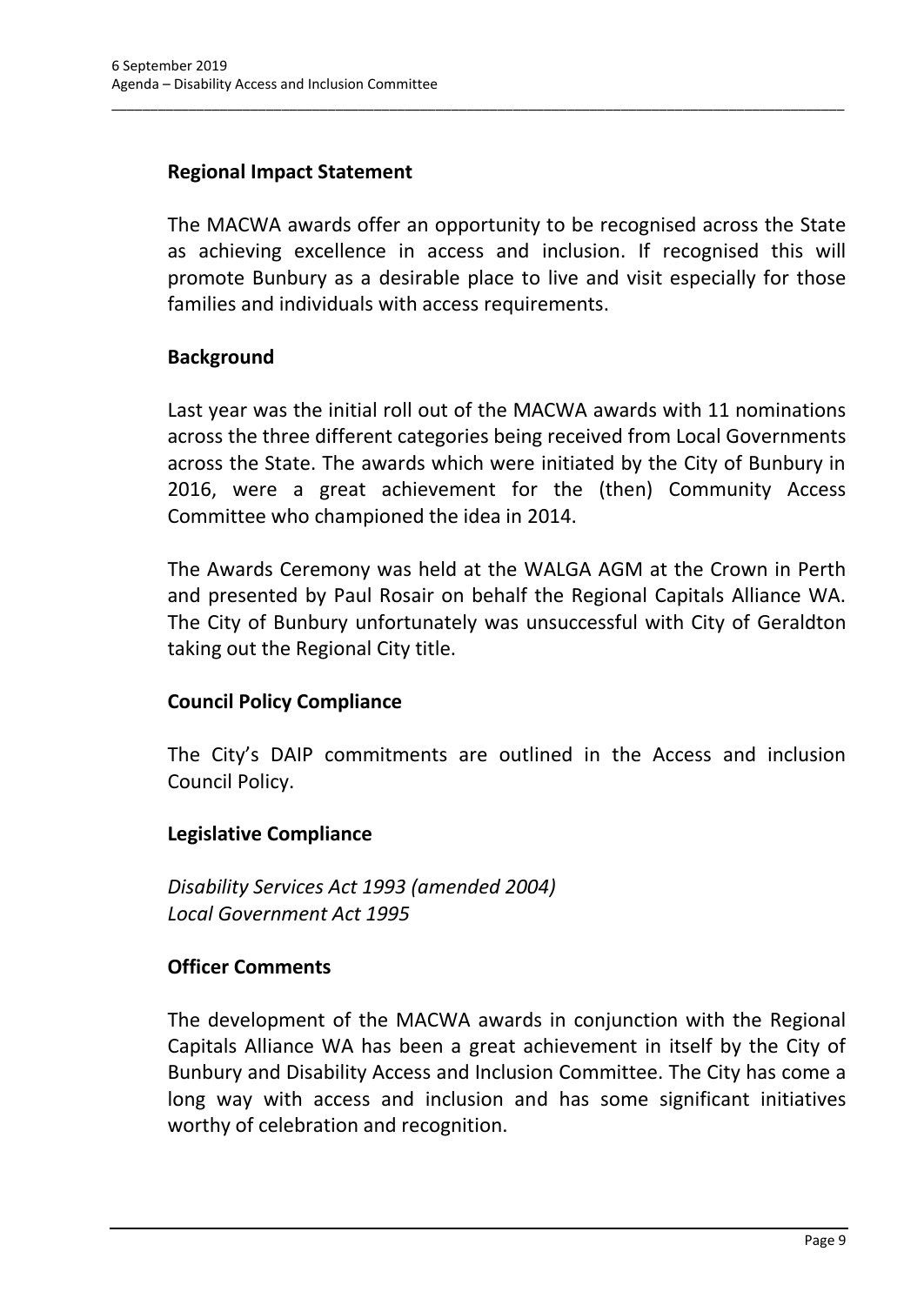# **Analysis of Financial and Budget Implications**

There are no financial implications associated with this report.

\_\_\_\_\_\_\_\_\_\_\_\_\_\_\_\_\_\_\_\_\_\_\_\_\_\_\_\_\_\_\_\_\_\_\_\_\_\_\_\_\_\_\_\_\_\_\_\_\_\_\_\_\_\_\_\_\_\_\_\_\_\_\_\_\_\_\_\_\_\_\_\_\_\_\_\_\_\_\_\_\_\_\_\_\_\_\_\_\_\_\_\_\_\_\_

## **Community Consultation**

Nil

#### **Councillor/Officer Consultation**

Nil

## **Applicant Consultation**

Not applicable

## **Timeline: Council Decision Implementation**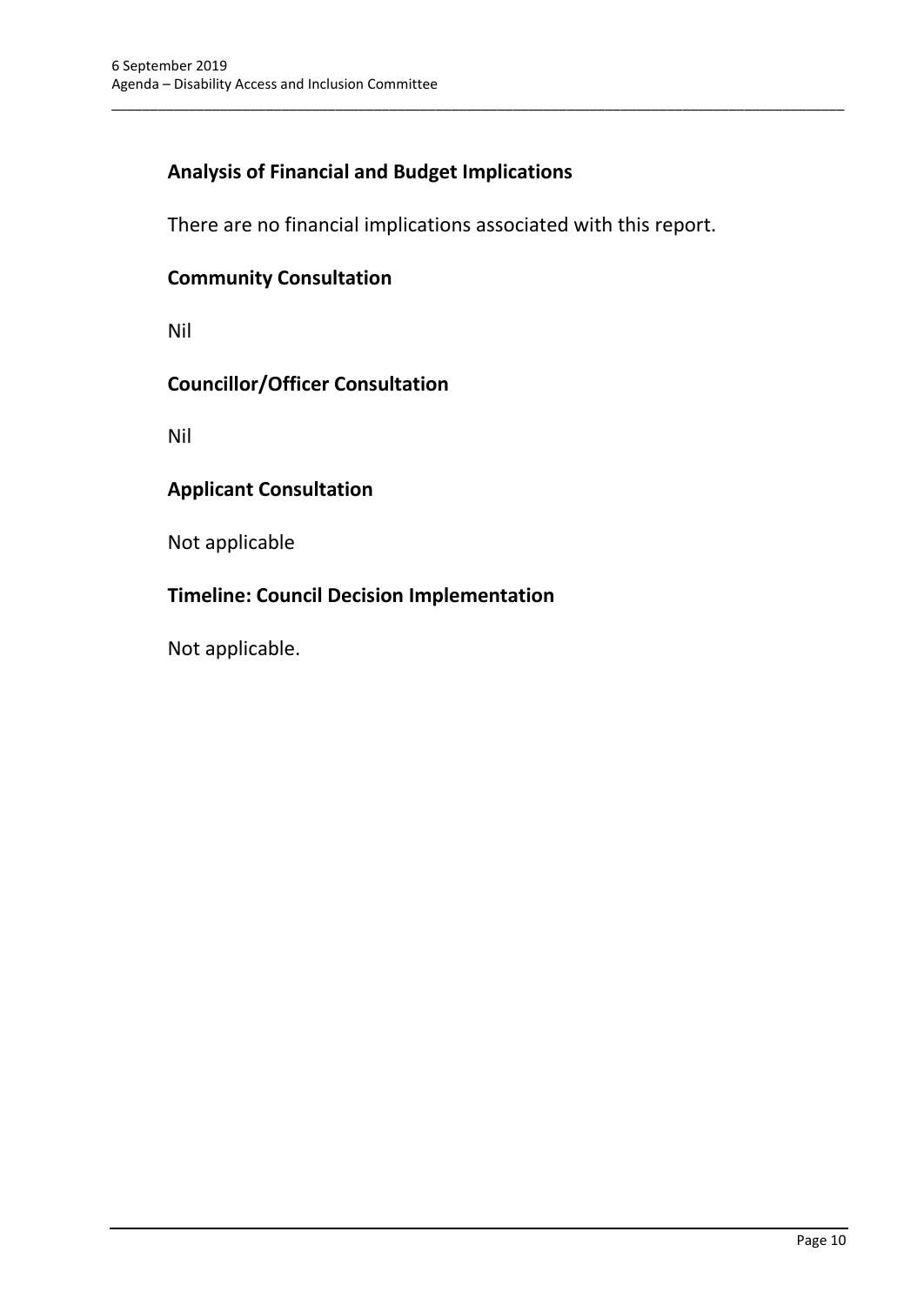#### **10.3 DAIC Nominations 2019**

| <b>Applicant/Proponent:</b> | Internal                                       |  |  |  |
|-----------------------------|------------------------------------------------|--|--|--|
| <b>Responsible Officer:</b> | Ryan Campbell, Community Partnerships Officer  |  |  |  |
| Responsible                 | Isabell Evans, Manager People and Place        |  |  |  |
| <b>Manager:</b>             |                                                |  |  |  |
| <b>Executive:</b>           | Gary Barbour, Director Sustainable Communities |  |  |  |
| <b>Authority/Discretion</b> | Advocacy<br>Review                             |  |  |  |
|                             | Executive/Strategic<br>Quasi-Judicial          |  |  |  |
|                             | Information<br>Legislative                     |  |  |  |
|                             | <b>Purposes</b>                                |  |  |  |
| <b>Attachments:</b>         | Nil                                            |  |  |  |

\_\_\_\_\_\_\_\_\_\_\_\_\_\_\_\_\_\_\_\_\_\_\_\_\_\_\_\_\_\_\_\_\_\_\_\_\_\_\_\_\_\_\_\_\_\_\_\_\_\_\_\_\_\_\_\_\_\_\_\_\_\_\_\_\_\_\_\_\_\_\_\_\_\_\_\_\_\_\_\_\_\_\_\_\_\_\_\_\_\_\_\_\_\_\_

#### **Summary**

Due to local government elections being held in October 2019 all Council Committee positions become vacant. The City has advertised for the three vacant DAIC positions with the nomination period closing 13 September 2019. Current DAIC members are encouraged to reapply.

#### **Executive Recommendation**

That the Disability Access and Inclusion Committee note the information provided in this report.

#### *Voting Requirement: Simple Majority*

#### **Strategic Relevance**

| Theme 1:       | Our community and culture                                 |
|----------------|-----------------------------------------------------------|
| Goal:          | A safe, healthy and cohesive community, with a rich       |
|                | cultural life, and supportive social environment          |
| Objective 1.5: | Establish Bunbury as the Most Accessible Regional City in |
|                | Australia by 2020                                         |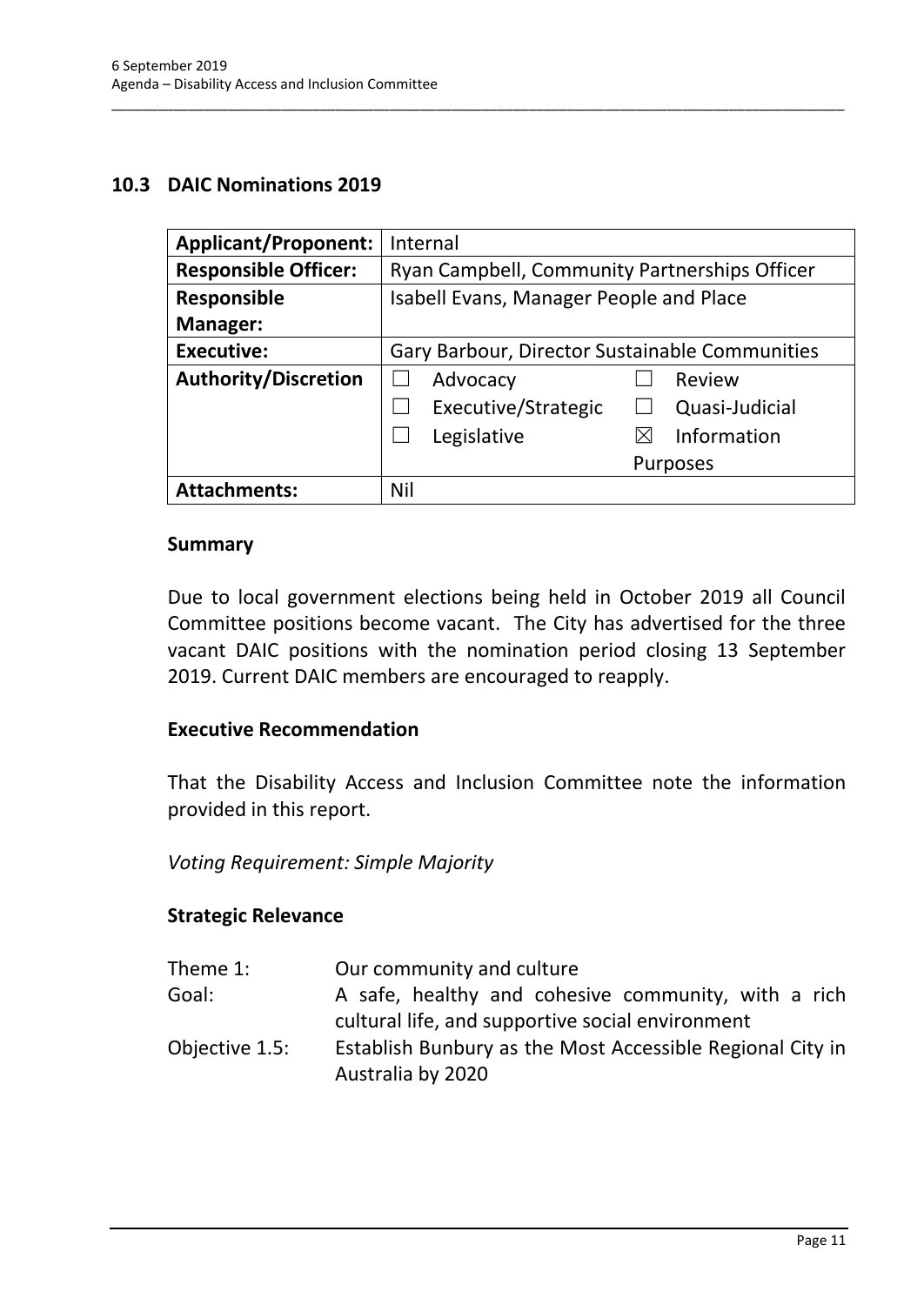## **Regional Impact Statement**

The Disability Access and Inclusion Committee provides opportunity for community members to make decisions that benefit Bunbury through providing accessible and inclusive facilities, open spaces, programs and services. This ensures that Bunbury is welcoming and inclusive for all who visit and live in the Bunbury Georgaphe region.

\_\_\_\_\_\_\_\_\_\_\_\_\_\_\_\_\_\_\_\_\_\_\_\_\_\_\_\_\_\_\_\_\_\_\_\_\_\_\_\_\_\_\_\_\_\_\_\_\_\_\_\_\_\_\_\_\_\_\_\_\_\_\_\_\_\_\_\_\_\_\_\_\_\_\_\_\_\_\_\_\_\_\_\_\_\_\_\_\_\_\_\_\_\_\_

#### **Background**

Every two years in line with Council elections all Council Committee positions become vacant. The current DAIC members are now coming to the end of their two-year tenure, with the current meeting being the final meeting before the election in October 2019. Nominations for the three vacant positions are open until 13 September 2019.

#### **Council Policy Compliance**

The City's DAIP commitments are outlined in the Access and inclusion Council Policy.

## **Legislative Compliance**

*Disability Services Act 1993 (amended 2004) Local Government Act 1995*

## **Officer Comments**

The DAIC offers an opportunity for community members to provide insights from an experiential perspective to guide the City's roll-out of its Disability Access and Inclusion Plan and MARCIA activities which includes the newly developed Co-Design Access Panel among other initiatives.

#### **Analysis of Financial and Budget Implications**

The City's DAIP commitments are outlined in the Access and inclusion Council Policy. N/A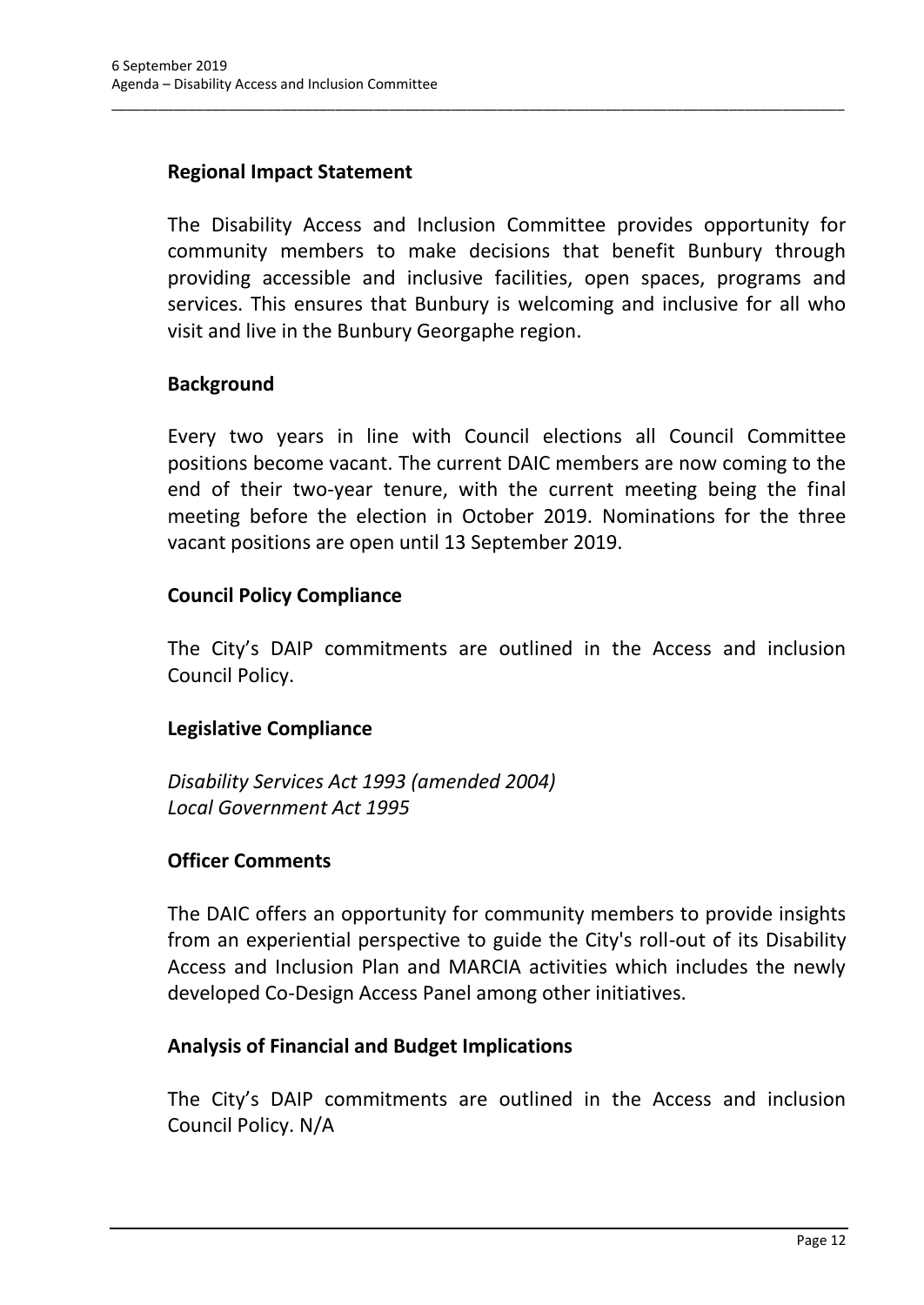## **Community Consultation**

Nil

## **Councillor/Officer Consultation**

Nil

## **Applicant Consultation**

Not applicable.

# **Timeline: Council Decision Implementation**

\_\_\_\_\_\_\_\_\_\_\_\_\_\_\_\_\_\_\_\_\_\_\_\_\_\_\_\_\_\_\_\_\_\_\_\_\_\_\_\_\_\_\_\_\_\_\_\_\_\_\_\_\_\_\_\_\_\_\_\_\_\_\_\_\_\_\_\_\_\_\_\_\_\_\_\_\_\_\_\_\_\_\_\_\_\_\_\_\_\_\_\_\_\_\_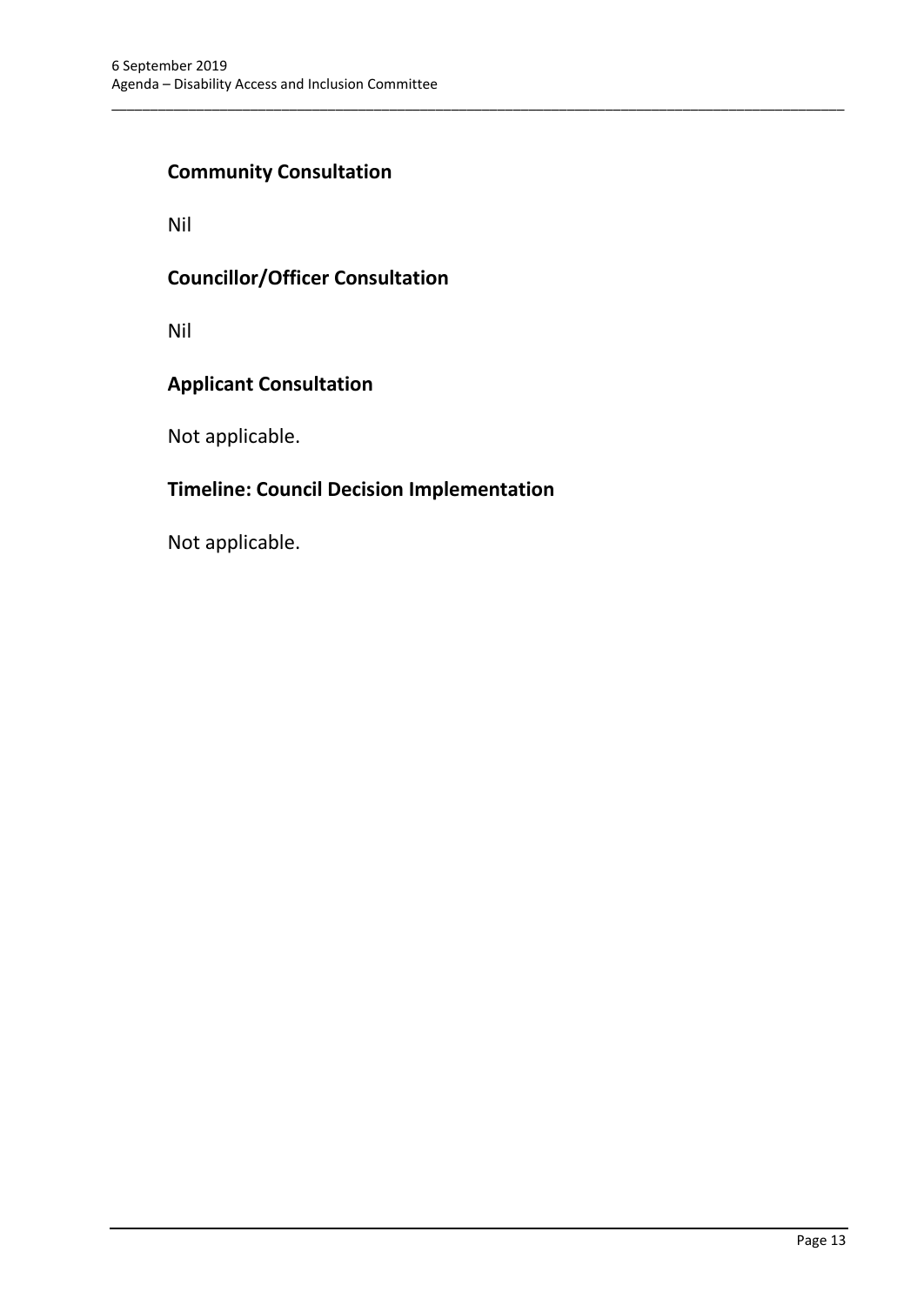#### **10.4 Co-Design Access Panel Update**

| <b>Applicant/Proponent:</b> | Internal                                       |  |  |  |
|-----------------------------|------------------------------------------------|--|--|--|
| <b>Responsible Officer:</b> | Ryan Campbell, Community Partnerships Officer  |  |  |  |
| Responsible                 | Isabell Evans, Manager People and Place        |  |  |  |
| <b>Manager:</b>             |                                                |  |  |  |
| <b>Executive:</b>           | Gary Barbour, Director Sustainable Communities |  |  |  |
| <b>Authority/Discretion</b> | Review<br>Advocacy                             |  |  |  |
|                             | Executive/Strategic<br>Quasi-Judicial          |  |  |  |
|                             | Information<br>Legislative                     |  |  |  |
|                             | <b>Purposes</b>                                |  |  |  |
| <b>Attachments:</b>         | Nil                                            |  |  |  |

\_\_\_\_\_\_\_\_\_\_\_\_\_\_\_\_\_\_\_\_\_\_\_\_\_\_\_\_\_\_\_\_\_\_\_\_\_\_\_\_\_\_\_\_\_\_\_\_\_\_\_\_\_\_\_\_\_\_\_\_\_\_\_\_\_\_\_\_\_\_\_\_\_\_\_\_\_\_\_\_\_\_\_\_\_\_\_\_\_\_\_\_\_\_\_

#### **Summary**

The purpose of this report is to provide an update on the Co-Design Access Panel.

#### **Executive Recommendation**

That the Disability Access and Inclusion receive the information outlined in this report.

*Voting Requirement: Simple Majority*

#### **Strategic Relevance**

| Theme 1:       | Our community and culture                                 |
|----------------|-----------------------------------------------------------|
| Goal:          | A safe, healthy and cohesive community, with a rich       |
|                | cultural life, and supportive social environment          |
| Objective 1.5: | Establish Bunbury as the Most Accessible Regional City in |
|                | Australia by 2020                                         |

#### **Regional Impact Statement**

The CoDAP will influence all City of Bunbury future infrastructure and open space projects from the initial design phase will have a significant impact on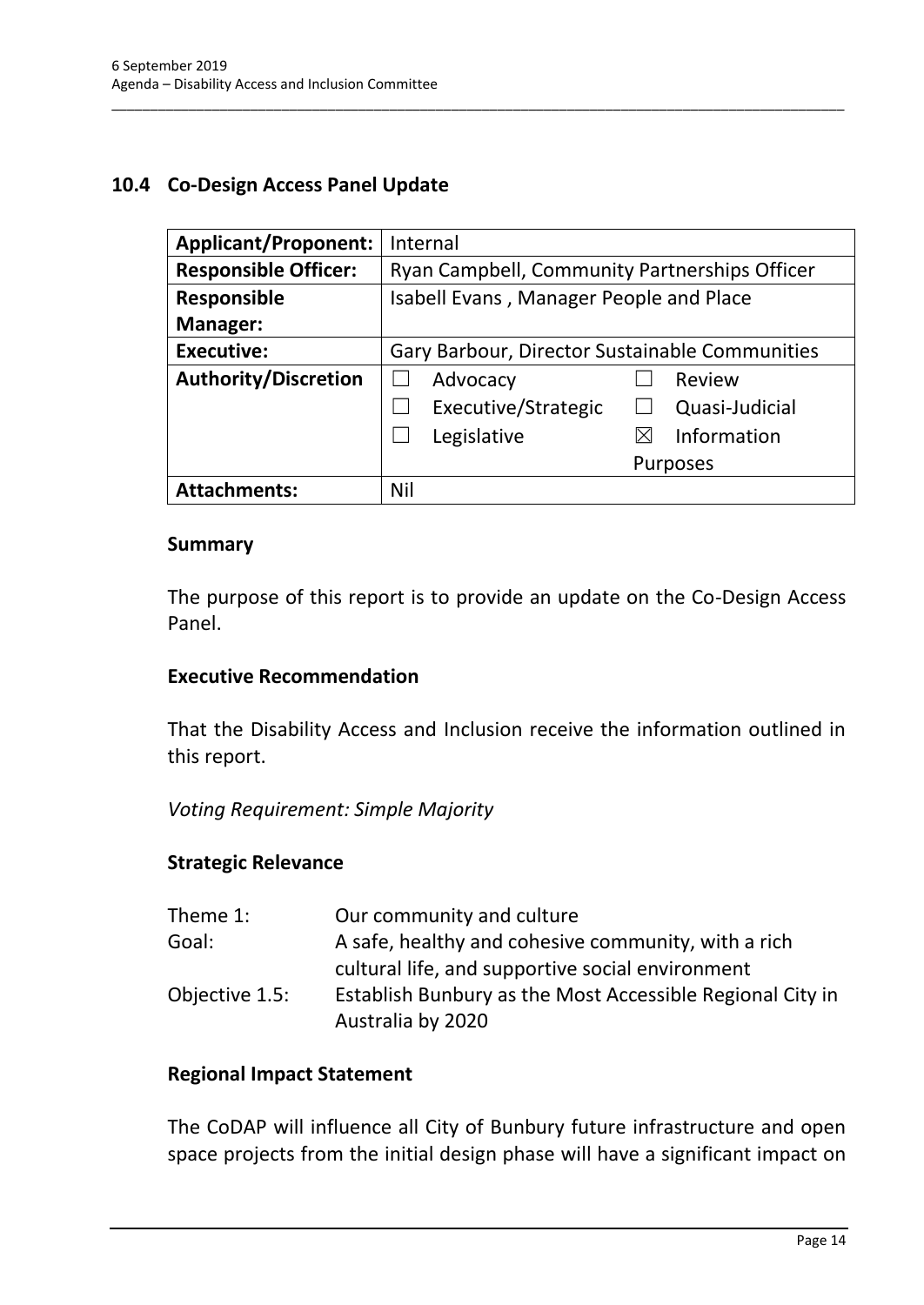provision of facilities and spaces for people with disability, both for residents and visitors alike.

\_\_\_\_\_\_\_\_\_\_\_\_\_\_\_\_\_\_\_\_\_\_\_\_\_\_\_\_\_\_\_\_\_\_\_\_\_\_\_\_\_\_\_\_\_\_\_\_\_\_\_\_\_\_\_\_\_\_\_\_\_\_\_\_\_\_\_\_\_\_\_\_\_\_\_\_\_\_\_\_\_\_\_\_\_\_\_\_\_\_\_\_\_\_\_

## **Background**

Recommendation 4 of the MARCIA Research Report endorsed by Council in 2018 states that the City of Bunbury promote the use of co-design by involving people with disabilities in the design of its facilities, events and services. A Draft City of Bunbury Co-Design Model has been developed as a way of implementing this recommendation. The Model was endorsed by the Executive Leadership Team (ELT) at their meeting held 4 September 2018.

On 13 May 2019, the City of Bunbury advertised for expressions of Interest for community members to be part of the Co-Design Access Pan. After receiving a total of 13 Expressions of Interest, the final seven community members were selected for the Co-Design Access Panel on 3 July 2019.

On 23 July 2019 the new CoDAP members along with City staff attended a co-design workshop facilitated by Alison Blake from Strategic Support where an agreed approach and process was developed. The Chair of the CoDAP will be updating the terms of reference to reflect the new agreed approach and process.

## **Council Policy Compliance**

The City's commitment to implementing the MARCIA Research Report is outlined in the Access and inclusion Council Policy.

## **Legislative Compliance**

*Disability Services Act 1993 (amended 2004) Local Government Act 1995*

## **Officer Comments**

All applications were of a high quality and standard and represent a good representation of abilities and lived experience of disability.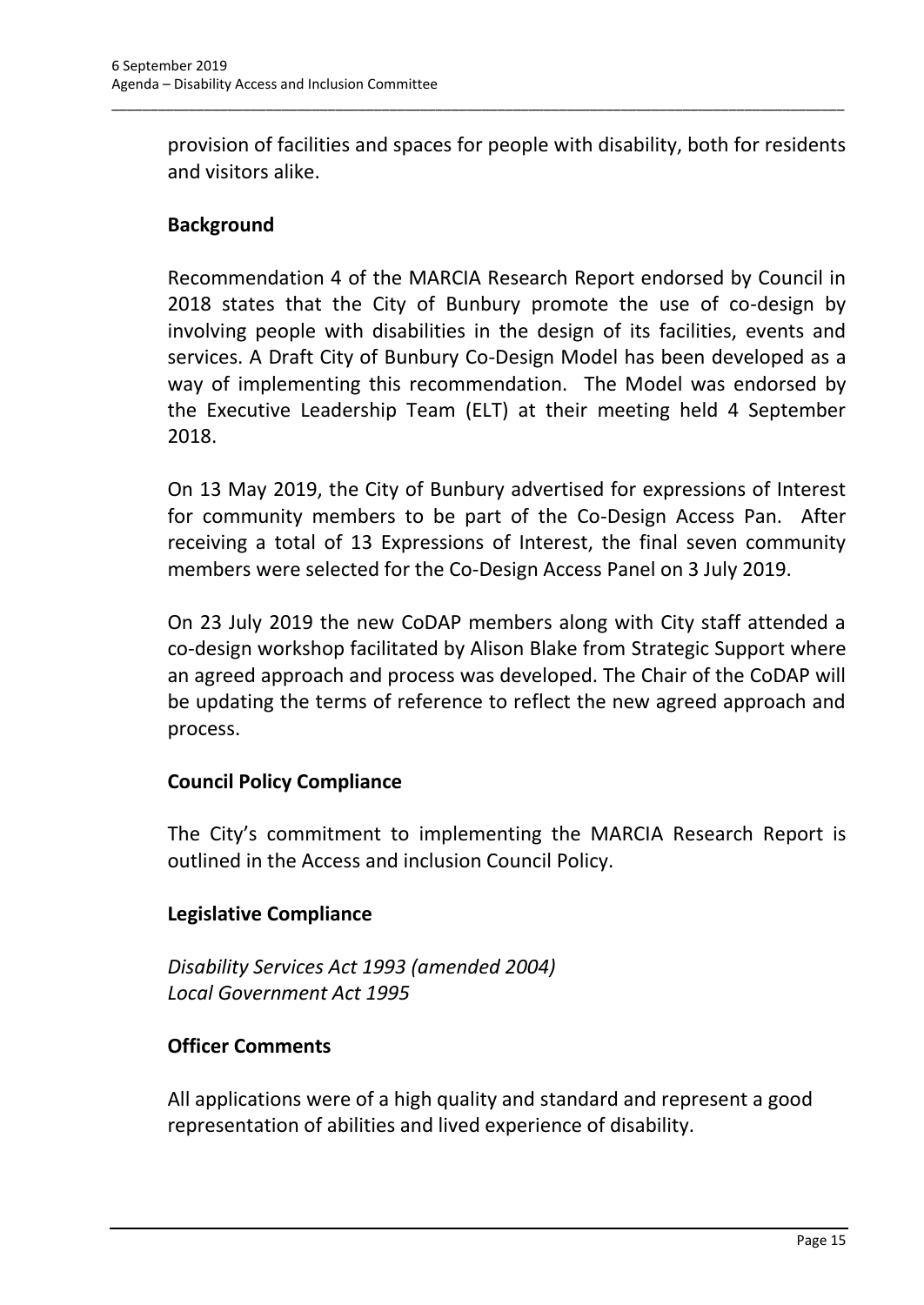The workshop with Alison Blake was a great exercise in bringing everyone together to understand the constraints and capabilities of the CoDAP moving forward.

\_\_\_\_\_\_\_\_\_\_\_\_\_\_\_\_\_\_\_\_\_\_\_\_\_\_\_\_\_\_\_\_\_\_\_\_\_\_\_\_\_\_\_\_\_\_\_\_\_\_\_\_\_\_\_\_\_\_\_\_\_\_\_\_\_\_\_\_\_\_\_\_\_\_\_\_\_\_\_\_\_\_\_\_\_\_\_\_\_\_\_\_\_\_\_

## **Analysis of Financial and Budget Implications**

There are no financial implications associated with this report.

#### **Community Consultation**

Nil

#### **Councillor/Officer Consultation**

Nil

#### **Applicant Consultation**

Not applicable

## **Timeline: Council Decision Implementation**